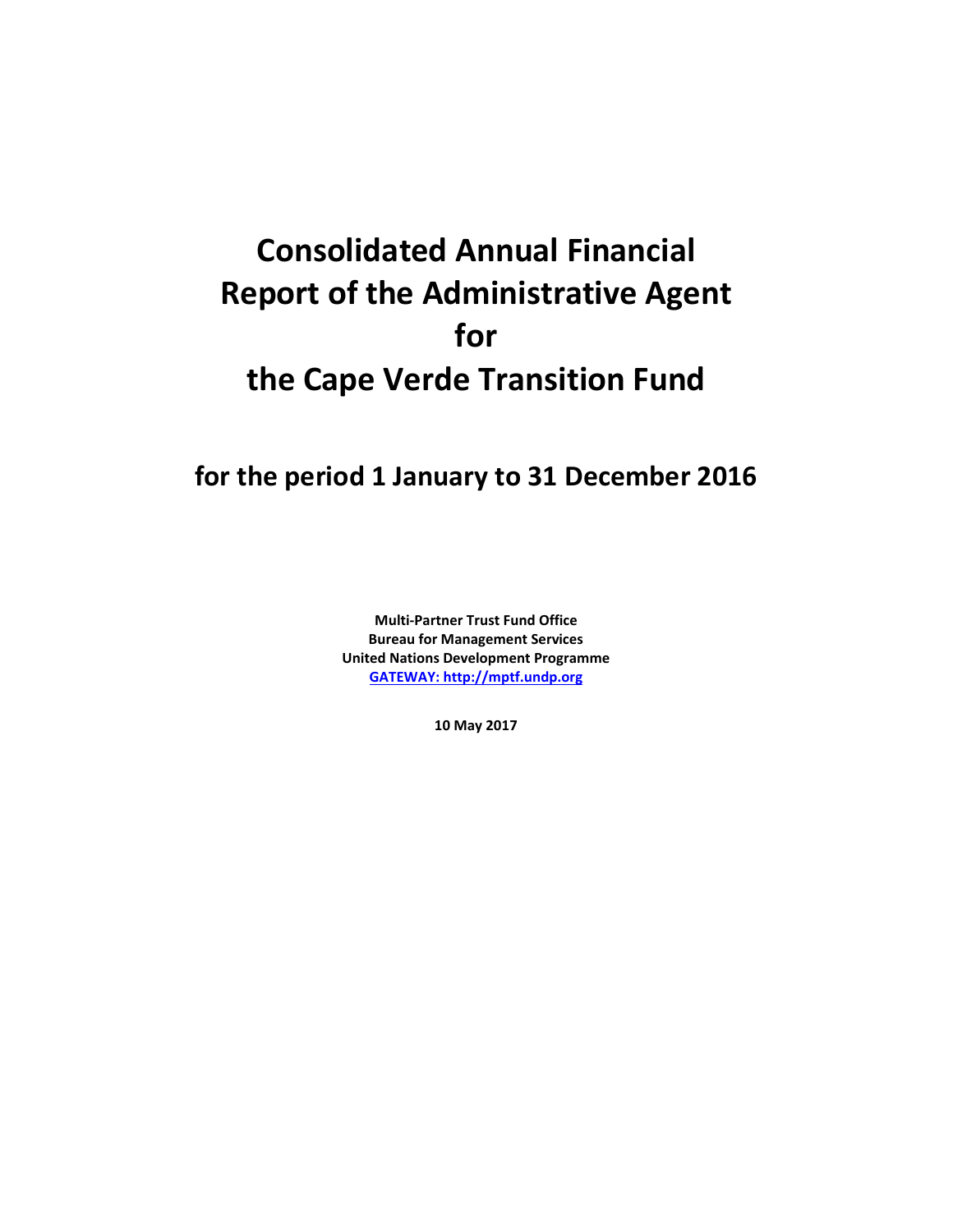# **PARTICIPATING ORGANIZATIONS CONTRIBUTORS**







International Trade Centre<br>ANCIAD/WIG















Food and Agriculture Organization

International Labour Organisation

International Organization for Migration

International Trade Centre

UN Conference on Trade and Development

United Nations Development Programme

United Nations Volunteers Programme

United Nations Environment Programme

United Nations Educational, Scientific and **Cultural** Organization

United Nations Population Fund

UN Centre for Human Settlement



Expanded DaO Funding Window

Government of AUSTRIA

Delivering Results Together



Government of LUXEMBOURG



Government of the NETHERLANDS



Government of NORWAY



Government of SPAIN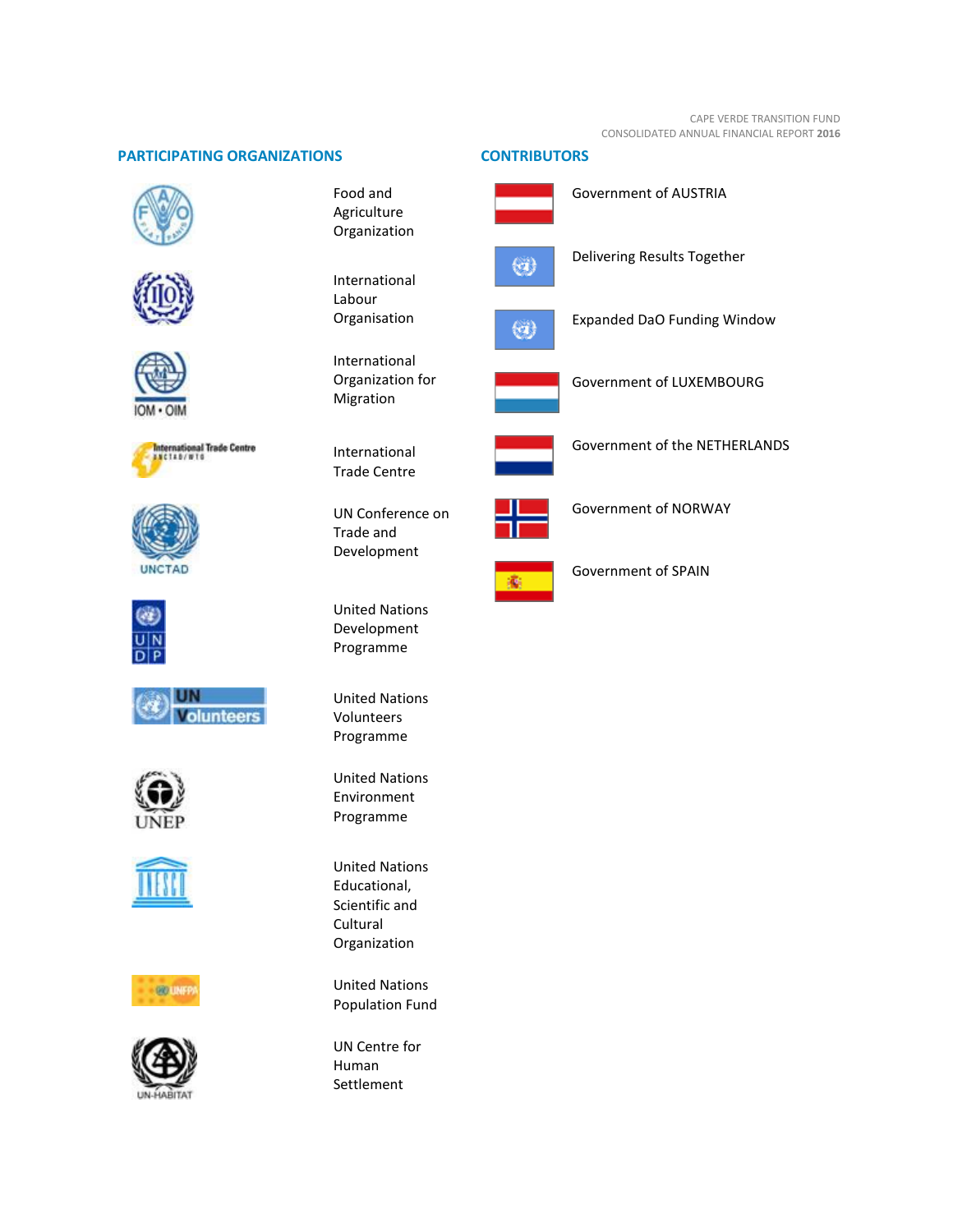





UN Office for Drug and Crime

United Nations Children's Fund

UN Industrial Development Organization







UNWOMEN

World Food Programme

World Health Organization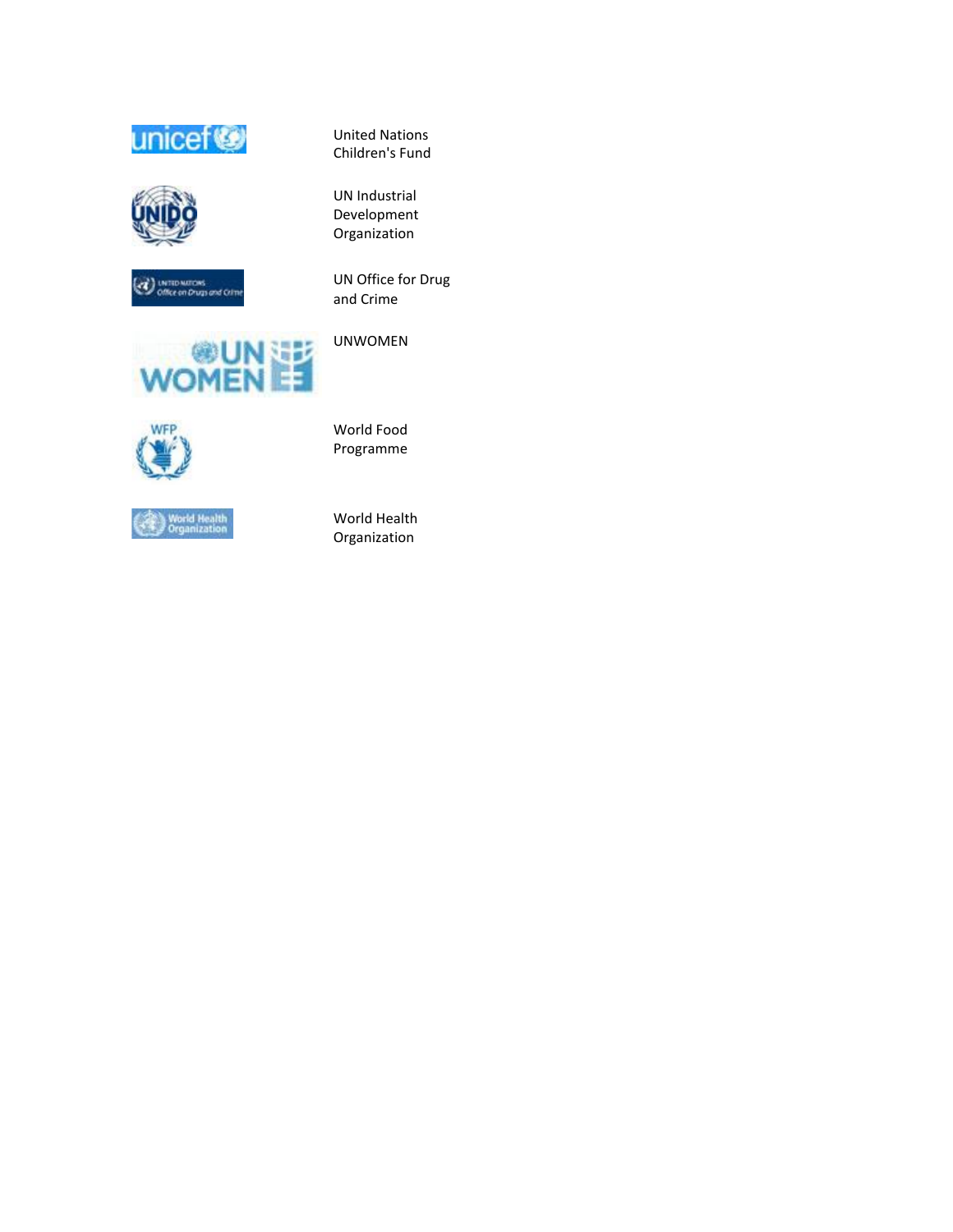#### **Allocation**

Amount approved by the Steering Committee for a project/programme.

#### **Approved Project/Programme**

A project/programme including budget, etc., that is approved by the Steering Committee for fund allocation purposes.

#### **Contributor Commitment**

Amount(s) committed by a donor to a Fund in a signed Standard Administrative Arrangement with the UNDP Multi-Partner Trust Fund Office (MPTF Office), in its capacity as the Administrative Agent. A commitment may be paid or pending payment.

#### **Contributor Deposit**

Cash deposit received by the MPTF Office for the Fund from a contributor in accordance with a signed Standard Administrative Arrangement.

#### **Delivery Rate**

The percentage of funds that have been utilized, calculated by comparing expenditures reported by a Participating Organization against the 'net funded amount'.

#### **Indirect Support Costs**

A general cost that cannot be directly related to any particular programme or activity of the Participating Organizations. UNDG policy establishes a fixed indirect cost rate of 7% of programmable costs.

#### **Net Funded Amount**

Amount transferred to a Participating Organization less any refunds transferred back to the MPTF Office by a Participating Organization.

#### **Participating Organization**

A UN Organization or other inter-governmental Organization that is an implementing partner in a Fund, as represented by signing a Memorandum of Understanding (MOU) with the MPTF Office for a particular Fund.

#### **Project Expenditure**

The sum of expenses and/or expenditure reported by all Participating Organizations for a Fund irrespective of which basis of accounting each Participating Organization follows for donor reporting.

#### **Project Financial Closure**

A project or programme is considered financially closed when all financial obligations of an operationally completed project or programme have been settled, and no further financial charges may be incurred.

#### **Project Operational Closure**

A project or programme is considered operationally closed when all programmatic activities for which Participating Organization(s) received funding have been completed.

#### **Project Start Date**

Date of transfer of first instalment from the MPTF Office to the Participating Organization.

#### **Total Approved Budget**

This represents the cumulative amount of allocations approved by the Steering Committee.

#### **US Dollar Amount**

The financial data in the report is recorded in US Dollars and due to rounding off of numbers, the totals may not add up.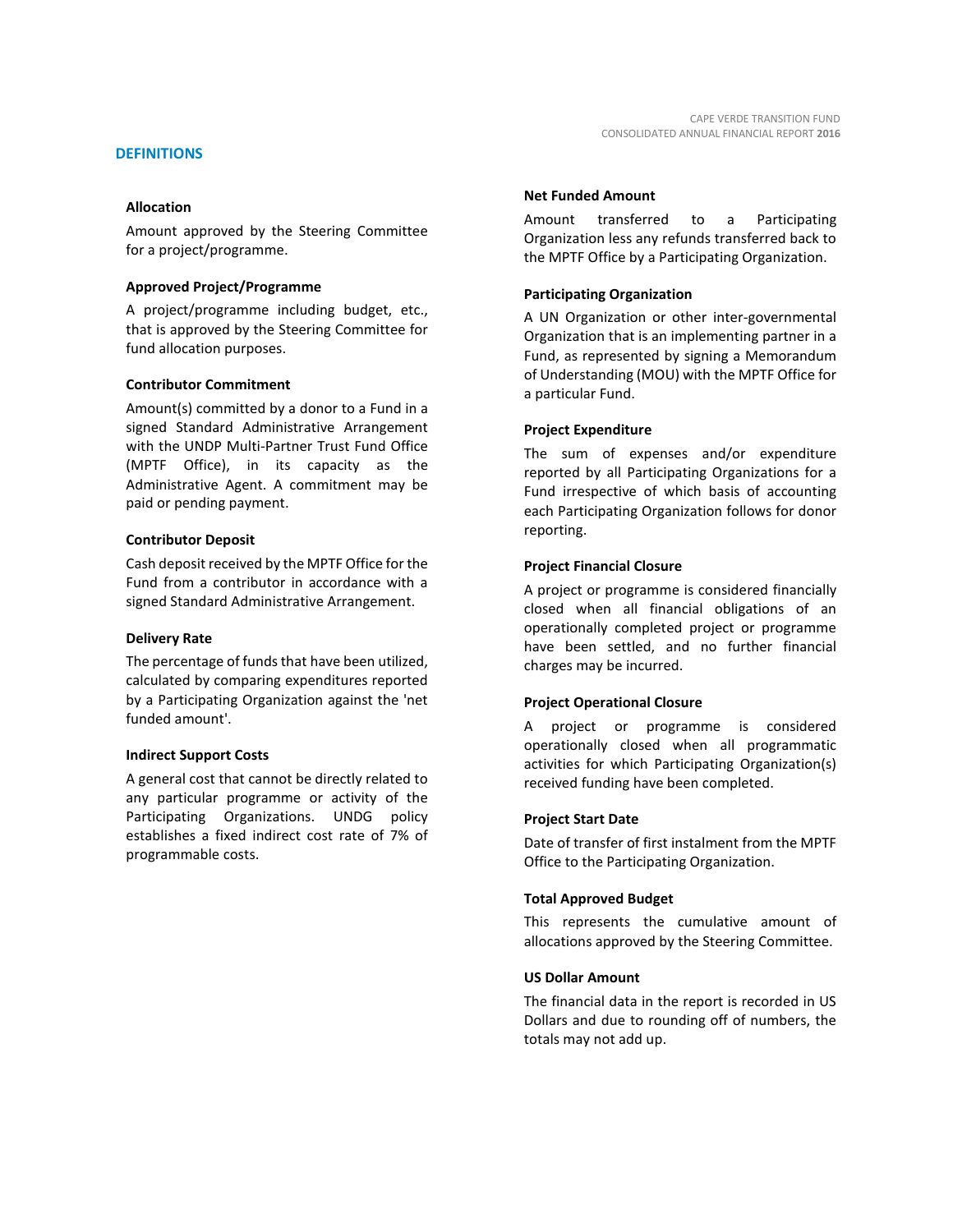#### **INTRODUCTION**

This Consolidated Annual Financial Report of the **Cape Verde Transition Fund** is prepared by the United Nations Development Programme (UNDP) Multi-Partner Trust Fund Office (MPTF Office) in fulfillment of its obligations as Administrative Agent, as per the terms of Reference (TOR), the Memorandum of Understanding (MOU) signed between the UNDP MPTF Office and the Participating Organizations, and the Standard Administrative Arrangement (SAA) signed with contributors.

The MPTF Office, as Administrative Agent, is responsible for concluding an MOU with Participating Organizations and SAAs with contributors. It receives, administers and

manages contributions, and disburses these funds to the Participating Organizations. The Administrative Agent prepares and submits annual consolidated financial reports, as well as regular financial statements, for transmission to contributors.

This consolidated financial report covers the period 1 January to 31 December **2016** and provides financial data on progress made in the implementation of projects of the **Cape Verde Transition Fund**. It is posted on the MPTF Office GATEWAY [\(http://mptf.undp.org/factsheet/fund/CV100\)](http://mptf.undp.org/factsheet/fund/CV100).

The financial data in the report is recorded in US Dollars and due to rounding off of numbers, the totals may not add up.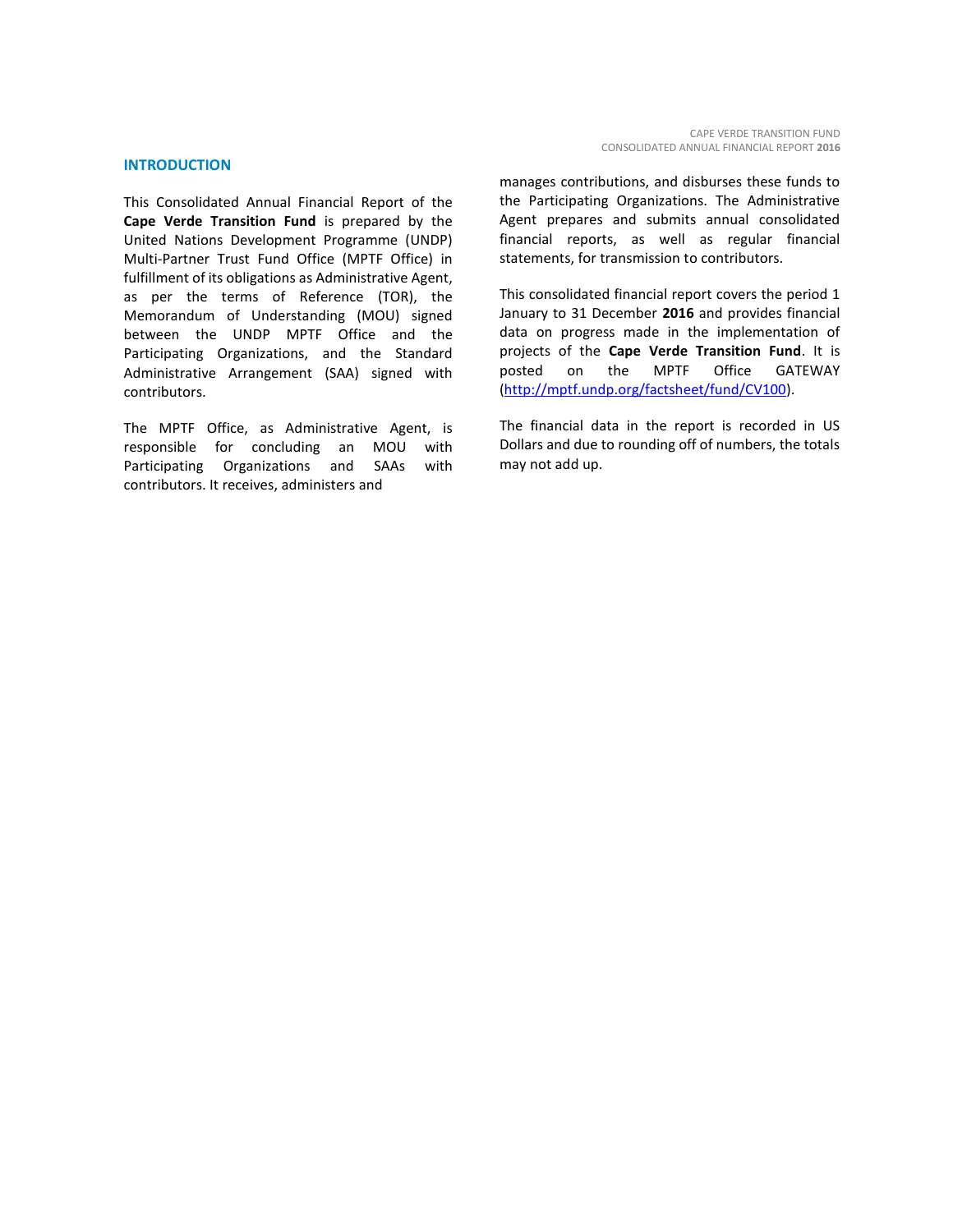#### **2016 FINANCIAL PERFORMANCE**

This chapter presents financial data and analysis of the **Cape Verde Transition Fund** using the passthrough funding modality as of 31 December **2016**. Financial information for this Fund is also available on the MPTF Office GATEWAY, at the following address:

#### [http://mptf.undp.org/factsheet/fund/CV100.](http://mptf.undp.org/factsheet/fund/CV100)

#### **1. SOURCES AND USES OF FUNDS**

As of 31 December **2016**, 7 contributors deposited US\$ **26,846,059** in contributions and US\$ **242,955** was earned in interest.

The cumulative source of funds was US\$ **27,089,013** (see respectively, Tables 2 and 3).

Of this amount, US\$ **23,312,876** has been transferred to **17** Participating Organizations, of which US\$ **20,294,372** has been reported as expenditure. The Administrative Agent fee has been charged at the approved rate of 1% on deposits and amounts to US\$ **268,461**. Table 1 provides an overview of the overall sources, uses, and balance of the **Cape Verde Transition Fund** as of 31 December 2016.

#### **Table 1. Financial Overview, as of 31 December 2016 (in US Dollars)**

|                                                           | Annual 2015 | Annual 2016 | <b>Cumulative</b> |
|-----------------------------------------------------------|-------------|-------------|-------------------|
| <b>Sources of Funds</b>                                   |             |             |                   |
| Contributions from donors                                 | 2,100,000   | 3,618,904   | 26,846,059        |
| <b>Fund Earned Interest and Investment Income</b>         | 12,971      | 20,164      | 186,460           |
| Interest Income received from Participating Organizations | 1,633       | 4,478       | 56,494            |
| Refunds by Administrative Agent to Contributors           |             |             |                   |
| Fund balance transferred to another MDTF                  |             |             |                   |
| Other Income                                              |             |             |                   |
| <b>Total: Sources of Funds</b>                            | 2,114,605   | 3,643,545   | 27,089,013        |
| <b>Use of Funds</b>                                       |             |             |                   |
| <b>Transfers to Participating Organizations</b>           | 3,770,000   | 2,181,853   | 23,885,916        |
| Refunds received from Participating Organizations         | (31, 637)   | (541, 311)  | (573,039)         |
| <b>Net Funded Amount</b>                                  | 3,738,363   | 1,640,542   | 23,312,876        |
| <b>Administrative Agent Fees</b>                          | 21,000      | 36,189      | 268,461           |
| Direct Costs: (Steering Committee, Secretariatetc.)       |             |             |                   |
| <b>Bank Charges</b>                                       | 103         | 112         | 629               |
| <b>Other Expenditures</b>                                 |             |             |                   |
| <b>Total: Uses of Funds</b>                               | 3,759,466   | 1,676,842   | 23,581,965        |
| Change in Fund cash balance with Administrative Agent     | (1,644,862) | 1,966,703   | 3,507,048         |
| Opening Fund balance (1 January)                          | 3,185,207   | 1,540,345   |                   |
| <b>Closing Fund balance (31 December)</b>                 | 1,540,345   | 3,507,048   | 3,507,048         |
| <b>Net Funded Amount</b>                                  | 3,738,363   | 1,640,542   | 23,312,876        |
| Participating Organizations' Expenditure                  | 2,877,804   | 2,177,969   | 20,294,372        |
| <b>Balance of Funds with Participating Organizations</b>  |             |             | 3,018,504         |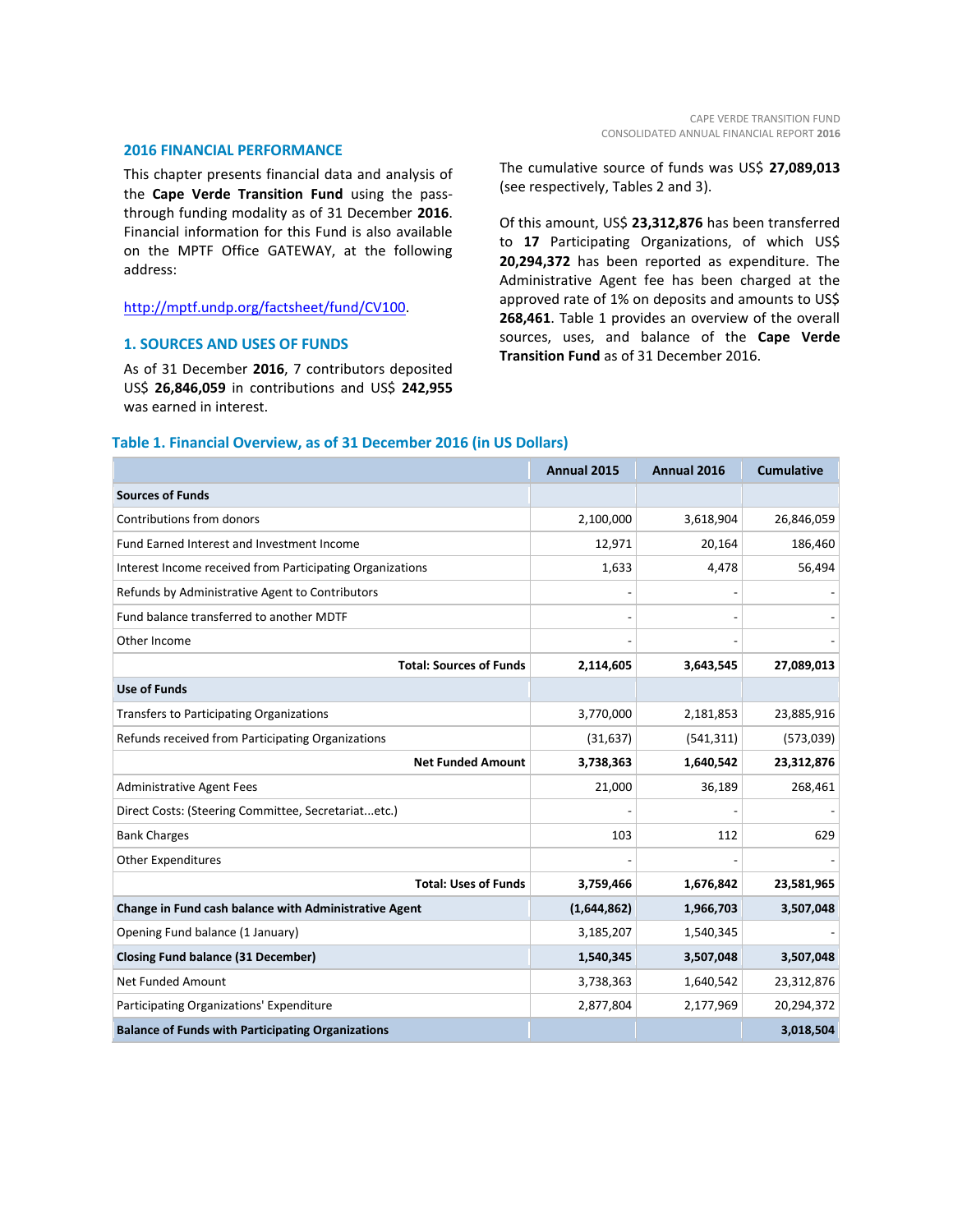#### **2. PARTNER CONTRIBUTIONS**

Table 2 provides information on cumulative contributions received from all contributors to this Fund as of 31 December **2016**.

The **Cape Verde Transition Fund** is currently being financed by **7** contributors, as listed in the table below.

The table below includes commitments made through Standard Administrative Agreements signed up to 31 December **2016**, and deposited in **2016.** It does not include commitments for future years.

# **Table 2. Contributors' Commitments and Deposits, as of 31 December 2016 (in US Dollars)**

| <b>Contributors</b>           | <b>Total Commitments</b> | <b>Prior Years</b><br>as of 31-Dec-2015 Deposits | <b>Current Year</b><br>Jan-Dec-2016 Deposits | <b>Total Deposits</b> |
|-------------------------------|--------------------------|--------------------------------------------------|----------------------------------------------|-----------------------|
| <b>Government of AUSTRIA</b>  | 684,225                  | 684,225                                          |                                              | 684,225               |
| Delivering Results Together   | 3,438,500                | 3,000,000                                        | 438,500                                      | 3,438,500             |
| Expanded DaO Funding Window   | 3,935,000                | 3,935,000                                        | ٠                                            | 3,935,000             |
| Government of LUXEMBOURG      | 10,247,654               | 7,067,250                                        | 3,180,404                                    | 10,247,654            |
| Government of the NETHERLANDS | 1,105,280                | 1,105,280                                        |                                              | 1,105,280             |
| Government of NORWAY          | 1,435,400                | 1,435,400                                        | ٠                                            | 1,435,400             |
| Government of SPAIN           | 6,000,000                | 6,000,000                                        | ۰.                                           | 6,000,000             |
| <b>Grand Total</b>            | 26,846,059               | 23,227,155                                       | 3,618,904                                    | 26,846,059            |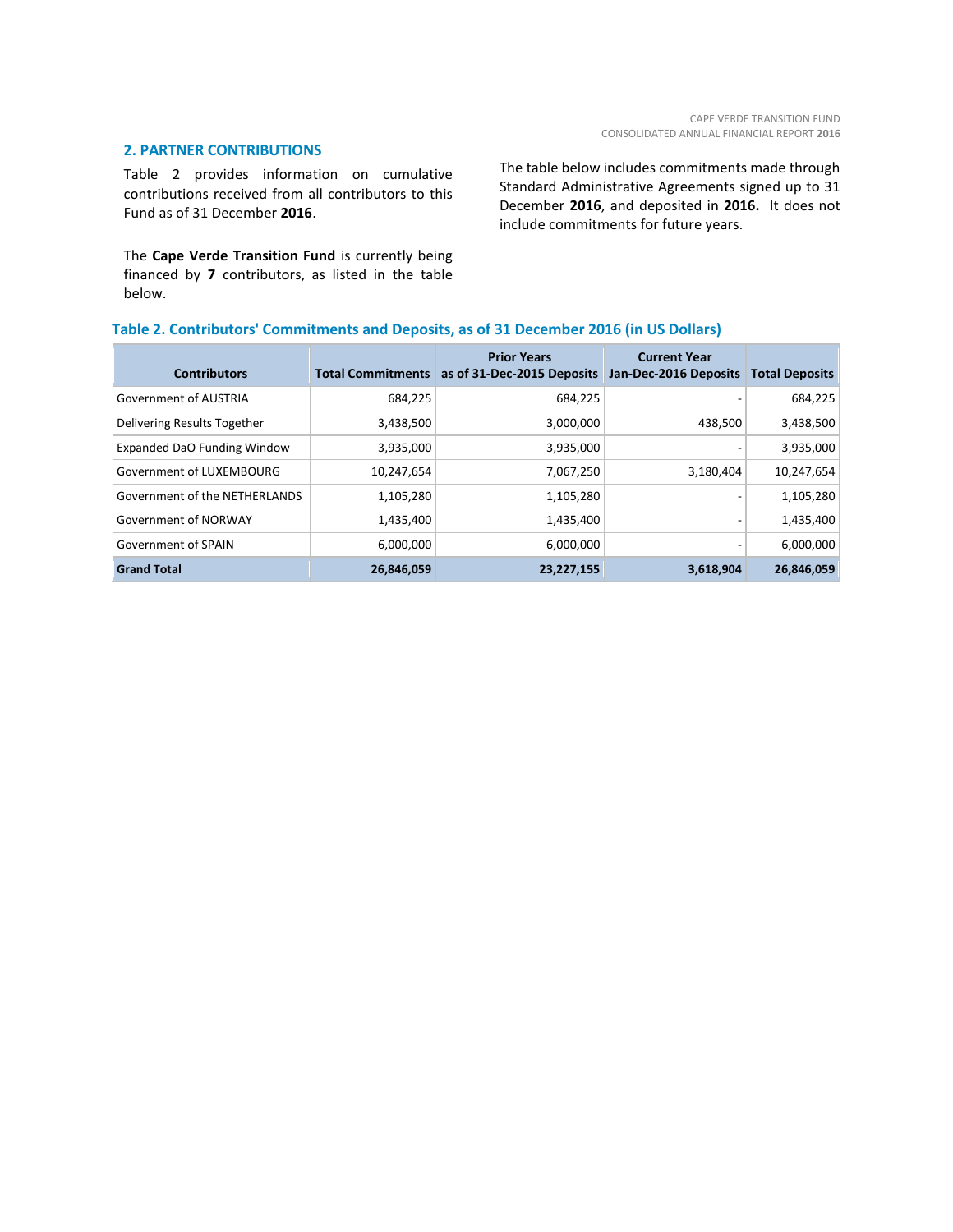#### **3. INTEREST EARNED**

Interest income is earned in two ways: 1) on the balance of funds held by the Administrative Agent ('Fund earned interest'), and 2) on the balance of funds held by the Participating Organizations ('Agency earned interest'), where their Financial Regulations and Rules allow return of interest to the AA.

As of 31 December **2016**, Fund earned interest amounts to US\$ **186,460**.

Interest received from Participating Organizations amounts to US\$ **56,494**, bringing the cumulative interest received to US\$ **242,955**.

Details are provided in the table below.

# **Table 3. Sources of Interest and Investment Income, as of 31 December 2016 (in US Dollars)**

| <b>Interest Earned</b>                     | <b>Prior Years</b><br>as of 31-Dec-2015 | <b>Current Year</b><br><b>Jan-Dec-2016</b> | <b>Total</b> |
|--------------------------------------------|-----------------------------------------|--------------------------------------------|--------------|
| <b>Administrative Agent</b>                |                                         |                                            |              |
| Fund Earned Interest and Investment Income | 166,296                                 | 20,164                                     | 186,460      |
| <b>Total: Fund Earned Interest</b>         | 166,296                                 | 20,164                                     | 186,460      |
| <b>Participating Organization</b>          |                                         |                                            |              |
| <b>FAO</b>                                 | 1,045                                   | 4,196                                      | 5,241        |
| <b>UNCTAD</b>                              | 8,937                                   |                                            | 8,937        |
| <b>UNDP</b>                                | 17,174                                  |                                            | 17,174       |
| UNDP(UNV)                                  | 591                                     |                                            | 591          |
| <b>UNESCO</b>                              | 2,031                                   |                                            | 2,031        |
| <b>UNFPA</b>                               | 1,049                                   |                                            | 1,049        |
| <b>UNIDO</b>                               | 5,832                                   | 282                                        | 6,114        |
| <b>UNODC</b>                               | 13,901                                  |                                            | 13,901       |
| <b>UNWOMEN</b>                             | 1,456                                   |                                            | 1,456        |
| <b>Total: Agency earned interest</b>       | 52,017                                  | 4,478                                      | 56,494       |
| <b>Grand Total</b>                         | 218,313                                 | 24,641                                     | 242,955      |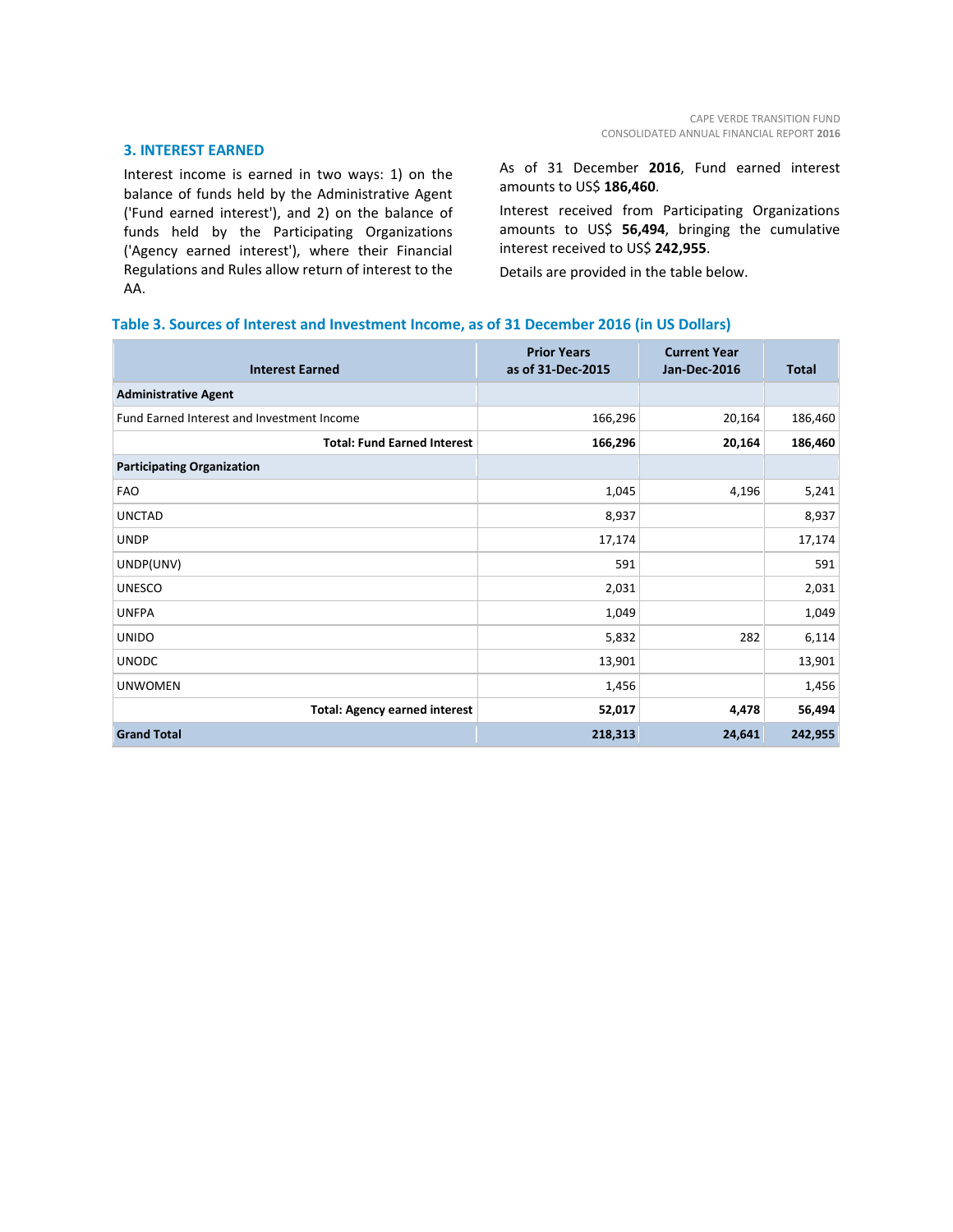#### **4. TRANSFER OF FUNDS**

Allocations to Participating Organizations are approved by the Steering Committee and disbursed by the Administrative Agent. As of 31 December **2016**, the AA has transferred US\$ **23,885,916** to **17** Participating Organizations (see list below).

#### **4.1 TRANSFER BY PARTICIPATING ORGANIZATION**

Table 4 provides additional information on the refunds received by the MPTF Office, and the net funded amount for each of the Participating Organizations.

# **Table 4. Transfer, Refund, and Net Funded Amount by Participating Organization, as of 31 December 2016 (in US Dollars)**

| <b>Participating</b> |                  |                | Prior Years as of 31-Dec-2015 | <b>Current Year Jan-Dec-2016</b> |                |                   | <b>Total</b>     |                |                   |
|----------------------|------------------|----------------|-------------------------------|----------------------------------|----------------|-------------------|------------------|----------------|-------------------|
| <b>Organization</b>  | <b>Transfers</b> | <b>Refunds</b> | <b>Net Funded</b>             | <b>Transfers</b>                 | <b>Refunds</b> | <b>Net Funded</b> | <b>Transfers</b> | <b>Refunds</b> | <b>Net Funded</b> |
| <b>FAO</b>           | 4,358,399        | (10, 945)      | 4,347,454                     |                                  | (504, 691)     | (504, 691)        | 4,358,399        | (515, 636)     | 3,842,763         |
| <b>ILO</b>           | 1,160,256        | (8,930)        | 1,151,326                     | 210,109                          |                | 210,109           | 1,370,365        | (8,930)        | 1,361,435         |
| <b>IOM</b>           | 545,210          |                | 545,210                       |                                  |                |                   | 545,210          |                | 545,210           |
| <b>ITC</b>           | 113,045          | (11,761)       | 101,284                       |                                  |                |                   | 113,045          | (11,761)       | 101,284           |
| <b>UNCTAD</b>        | 525,945          |                | 525,945                       |                                  |                |                   | 525,945          |                | 525,945           |
| <b>UNDP</b>          | 3,106,045        |                | 3,106,045                     | 1,699,989                        |                | 1,699,989         | 4,806,034        |                | 4,806,034         |
| UNDP(UNV)            | 229,451          |                | 229,451                       |                                  |                |                   | 229,451          |                | 229,451           |
| <b>UNEP</b>          | 177,696          |                | 177,696                       |                                  |                |                   | 177,696          |                | 177,696           |
| <b>UNESCO</b>        | 435,441          |                | 435,441                       |                                  | (36, 444)      | (36, 444)         | 435,441          | (36, 444)      | 398,997           |
| <b>UNFPA</b>         | 1,726,043        | (56)           | 1,725,987                     |                                  |                |                   | 1,726,043        | (56)           | 1,725,987         |
| <b>UNHABITAT</b>     | 500,279          |                | 500,279                       |                                  |                |                   | 500,279          |                | 500,279           |
| <b>UNICEF</b>        | 1,524,022        | (36)           | 1,523,986                     |                                  |                |                   | 1,524,022        | (36)           | 1,523,986         |
| <b>UNIDO</b>         | 1,600,843        |                | 1,600,843                     |                                  | (175)          | (175)             | 1,600,843        | (175)          | 1,600,668         |
| <b>UNODC</b>         | 2,584,505        |                | 2,584,505                     | 171,270                          |                | 171,270           | 2,755,775        |                | 2,755,775         |
| <b>UNWOMEN</b>       | 533,364          |                | 533,364                       | 100,485                          |                | 100,485           | 633,849          |                | 633,849           |
| <b>WFP</b>           | 1,541,181        |                | 1,541,181                     |                                  |                |                   | 1,541,181        |                | 1,541,181         |
| <b>WHO</b>           | 1,042,338        |                | 1,042,338                     |                                  |                |                   | 1,042,338        |                | 1,042,338         |
| <b>Grand Total</b>   | 21,704,063       | (31, 728)      | 21,672,335                    | 2,181,853                        | (541, 311)     | 1,640,542         | 23,885,916       | (573,039)      | 23,312,876        |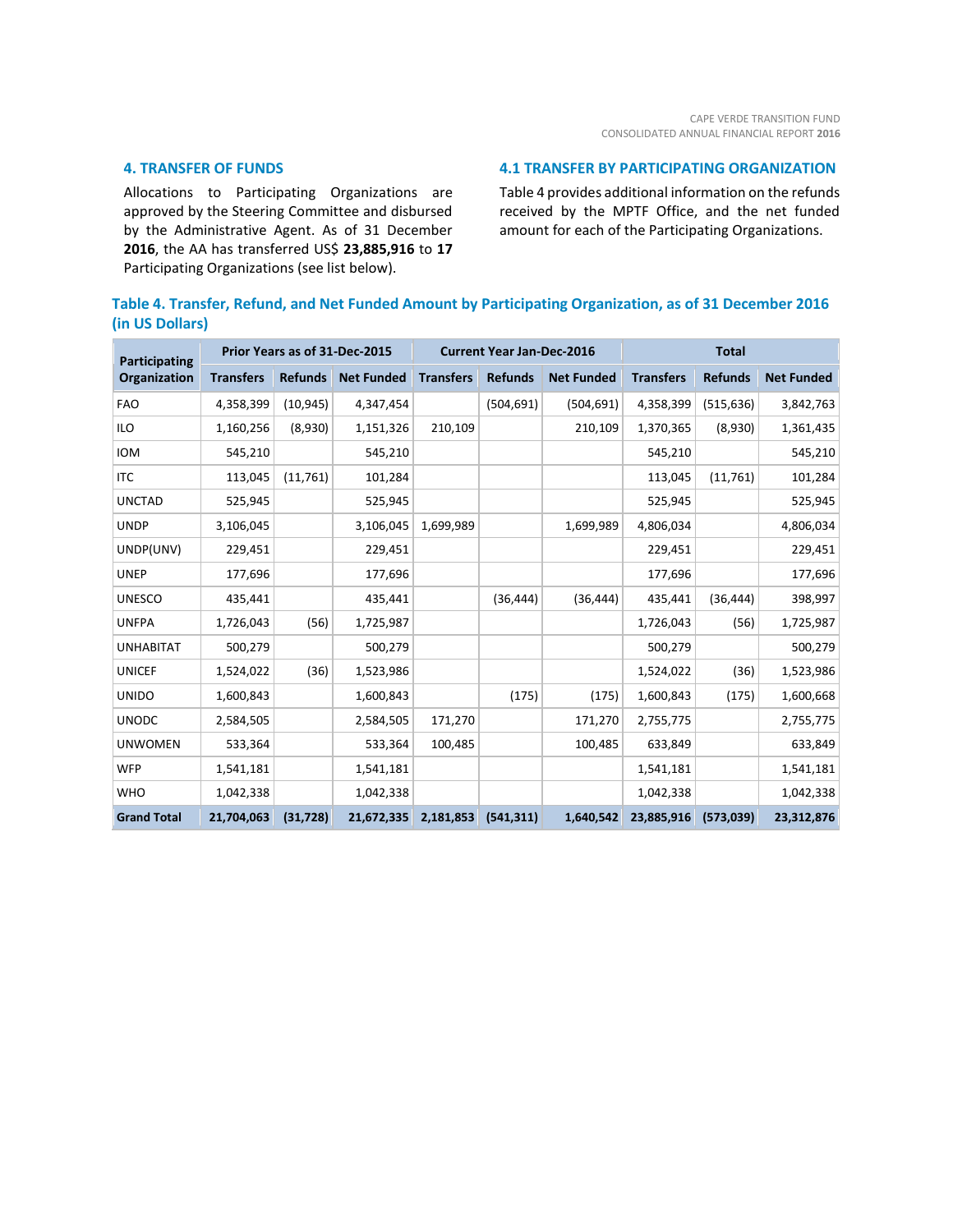CAPE VERDE TRANSITION FUND CONSOLIDATED ANNUAL FINANCIAL REPORT **2016**

### **5. EXPENDITURE AND FINANCIAL DELIVERY RATES**

All final expenditures reported for the year **2016** were submitted by the Headquarters of the Participating Organizations. These were consolidated by the MPTF Office.

Project expenditures are incurred and monitored by each Participating Organization, and are reported as per the agreed upon categories for inter-agency harmonized reporting. The reported expenditures were submitted via the MPTF Office's online expenditure reporting tool. The **2016** expenditure data has been posted on the MPTF Office GATEWAY at [http://mptf.undp.org/factsheet/fund/CV100.](http://mptf.undp.org/factsheet/fund/CV100)

# **5.1 EXPENDITURE REPORTED BY PARTICIPATING ORGANIZATION**

In **2016**, US\$ **1,640,542** million was net funded to Participating Organizations, and US\$ **2,177,969** million was reported in expenditure.

As shown in table below, the cumulative net funded amount is US\$ **23,312,876** and cumulative expenditures reported by the Participating Organizations amount to US\$ **20,294,372**. This equates to an overall Fund expenditure delivery rate of **87** percent.

# **Table 5. Net Funded Amount, Reported Expenditure, and Financial Delivery by Participating Organization, as of 31 December 2016 (in US Dollars)**

|                                      |                           |                                    | <b>Expenditure</b>                      |                                     |                   |                           |
|--------------------------------------|---------------------------|------------------------------------|-----------------------------------------|-------------------------------------|-------------------|---------------------------|
| Participating<br><b>Organization</b> | Approved<br><b>Amount</b> | <b>Net Funded</b><br><b>Amount</b> | <b>Prior Years</b><br>as of 31-Dec-2015 | <b>Current Year</b><br>Jan-Dec-2016 | <b>Cumulative</b> | <b>Delivery Rate</b><br>% |
| <b>FAO</b>                           | 5,228,173                 | 3,842,763                          | 3,696,645                               | 116,266                             | 3,812,911         | 99.22                     |
| <b>ILO</b>                           | 1,370,365                 | 1,361,435                          | 816,471                                 | 425,186                             | 1,241,657         | 91.20                     |
| <b>IOM</b>                           | 545,210                   | 545,210                            | 545,210                                 |                                     | 545,210           | 100.00                    |
| <b>ITC</b>                           | 113,045                   | 101,284                            | 101,284                                 |                                     | 101,284           | 100.00                    |
| <b>UNCTAD</b>                        | 525,945                   | 525,945                            | 408,446                                 | 115,480                             | 523,926           | 99.62                     |
| <b>UNDP</b>                          | 4,806,034                 | 4,806,034                          | 2,499,201                               | 520,162                             | 3,019,363         | 62.82                     |
| UNDP(UNV)                            | 229,451                   | 229,451                            | 188,698                                 | 20,976                              | 209,674           | 91.38                     |
| <b>UNEP</b>                          | 177,696                   | 177,696                            | 160,421                                 |                                     | 160,421           | 90.28                     |
| <b>UNESCO</b>                        | 435,441                   | 398,997                            | 401,714                                 | (2,717)                             | 398,997           | 100.00                    |
| <b>UNFPA</b>                         | 1,726,043                 | 1,725,987                          | 1,590,508                               | 135,052                             | 1,725,561         | 99.98                     |
| <b>UNHABITAT</b>                     | 500,279                   | 500,279                            | 500,280                                 |                                     | 500,280           | 100.00                    |
| <b>UNICEF</b>                        | 1,524,024                 | 1,523,986                          | 1,118,866                               | 405,122                             | 1,523,987         | 100.00                    |
| <b>UNIDO</b>                         | 1,600,843                 | 1,600,668                          | 1,391,868                               | 40,181                              | 1,432,049         | 89.47                     |
| <b>UNODC</b>                         | 2,755,775                 | 2,755,775                          | 2,327,737                               | 151,880                             | 2,479,617         | 89.98                     |
| <b>UNWOMEN</b>                       | 633,849                   | 633,849                            | 305,130                                 | 131,742                             | 436,872           | 68.92                     |
| <b>WFP</b>                           | 1,541,181                 | 1,541,181                          | 1,161,228                               |                                     | 1,161,228         | 75.35                     |
| <b>WHO</b>                           | 1,042,338                 | 1,042,338                          | 902,696                                 | 118,640                             | 1,021,336         | 97.99                     |
| <b>Grand Total</b>                   | 24,755,692                | 23,312,876                         | 18,116,403                              | 2,177,969                           | 20,294,372        | 87.05                     |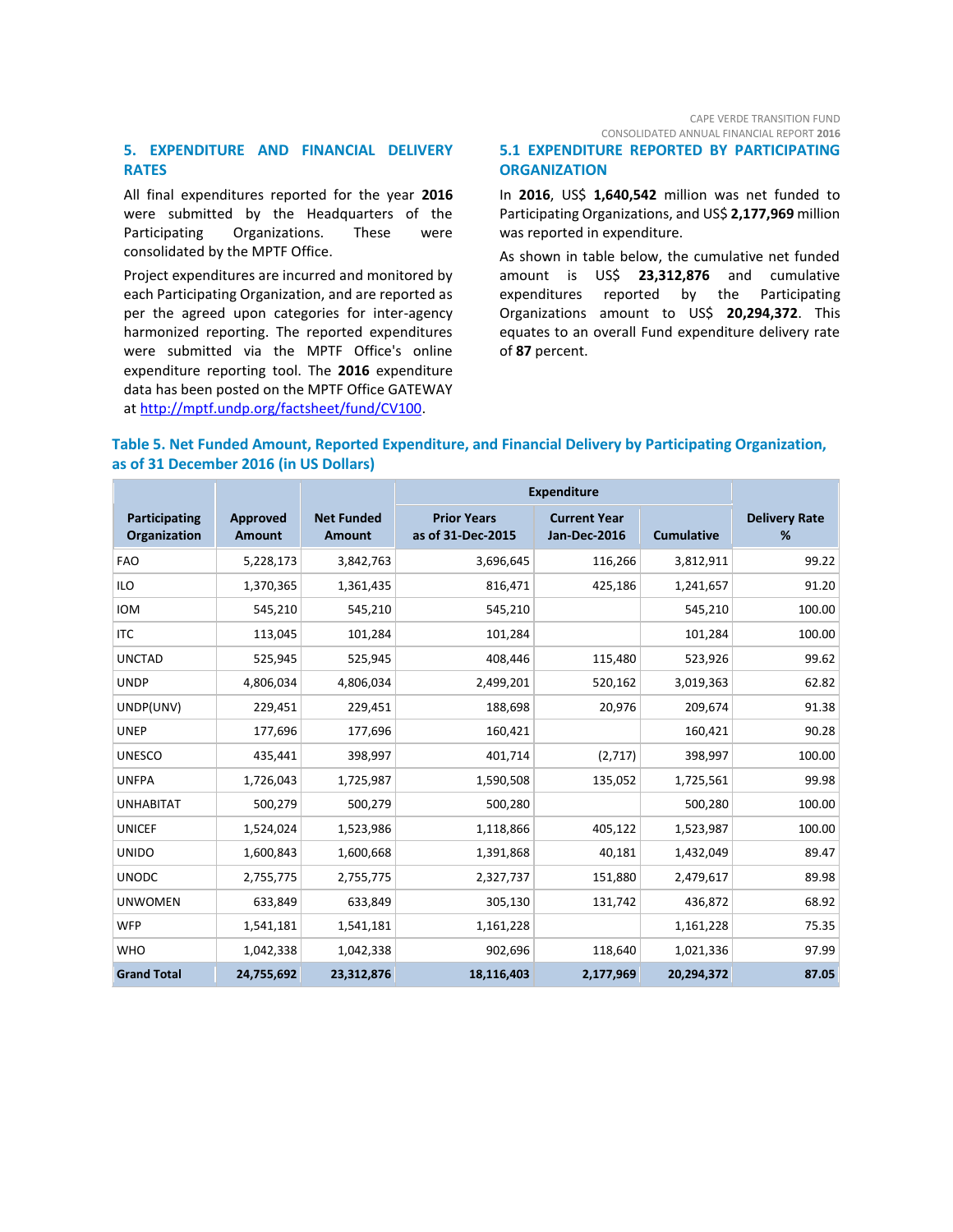# **5.2 EXPENDITURE BY [UNDAF OUTCOME OR THEMATIC AREA]**

Table 5 displays the net funded amounts, expenditures incurred and the financial delivery rates by [UNDAF Outcome or Thematic Area].

|                                          | <b>Prior Years</b><br><b>Current Year</b><br>as of 31-Dec-2015<br>Jan-Dec-2016 |                    |                             |                    | <b>Total</b>                |                    |                           |  |  |  |
|------------------------------------------|--------------------------------------------------------------------------------|--------------------|-----------------------------|--------------------|-----------------------------|--------------------|---------------------------|--|--|--|
| Country/Sector                           | <b>Net Funded</b><br><b>Amount</b>                                             | <b>Expenditure</b> | <b>Net Funded</b><br>Amount | <b>Expenditure</b> | <b>Net Funded</b><br>Amount | <b>Expenditure</b> | <b>Delivery Rate</b><br>℅ |  |  |  |
| <b>Cape Verde</b>                        |                                                                                |                    |                             |                    |                             |                    |                           |  |  |  |
| <b>Consolidation of Democracy</b>        | 934,264                                                                        | 983,752            |                             | 8,945              | 934,264                     | 992,697            | 106.25                    |  |  |  |
| CPV Delivering Results Togethr           | 2,970,000                                                                      | 1,078,553          | 433,940                     | 1,527,228          | 3,403,940                   | 2,605,781          | 76.55                     |  |  |  |
| <b>CPV Food and Nutrition</b>            | 4,950,004                                                                      | 3,901,537          | (504, 684)                  | 163,828            | 4,445,320                   | 4,065,365          | 91.45                     |  |  |  |
| <b>CPV-Child &amp; Social Protection</b> | 348,944                                                                        | 348,944            |                             |                    | 348,944                     | 348,944            | 100.00                    |  |  |  |
| <b>CPV-Coordination Unit</b>             | 71,937                                                                         | 66,432             |                             |                    | 71,937                      | 66,432             | 92.35                     |  |  |  |
| CPV-Env'mt, Energy & Disaster            | 1,648,846                                                                      | 1,615,220          | (4, 916)                    | 485                | 1,643,929                   | 1,615,705          | 98.28                     |  |  |  |
| CPV-Growth&Econ<br>Opportunities         | 3,342,555                                                                      | 3,330,272          |                             | (14, 607)          | 3,342,555                   | 3,315,665          | 99.20                     |  |  |  |
| CPV-Quality of the Educatn Sys           | 866,861                                                                        | 815,533            | (31, 528)                   |                    | 835,333                     | 815,533            | 97.63                     |  |  |  |
| CPV-Reform of Health Sector              | 1,451,863                                                                      | 1,442,893          |                             |                    | 1,451,863                   | 1,442,893          | 99.38                     |  |  |  |
| CPV-Youth Participation                  | 340,886                                                                        | 337,299            |                             | (13,902)           | 340,886                     | 323,397            | 94.87                     |  |  |  |
| Econ Grad&Integ-Glob Ecny                | 770,739                                                                        | 754,772            | (7)                         | 12,887             | 770,731                     | 767,659            | 99.60                     |  |  |  |
| P1 Inclusive Growth                      | 1,400,000                                                                      | 993,680            | 580,000                     | 469,872            | 1,980,000                   | 1,463,552          | 73.92                     |  |  |  |
| P2 Institutions & Citizenship            | 226,073                                                                        | 225,512            |                             | 497                | 226,073                     | 226,010            | 99.97                     |  |  |  |
| P3 Disparities & Inequity                | 50,000                                                                         | 49,674             | 1,167,738                   |                    | 1,217,738                   | 49,674             | 4.08                      |  |  |  |
| P4 Environment-Climate<br>Change         | 81,667                                                                         | 20,233             |                             | 22,778             | 81,667                      | 43,010             | 52.67                     |  |  |  |
| <b>Strengthening of Security</b>         | 2,217,696                                                                      | 2,152,096          |                             | (42)               | 2,217,696                   | 2,152,054          | 97.04                     |  |  |  |
| <b>Cape Verde Total:</b>                 | 21,672,335                                                                     | 18,116,403         | 1,640,542                   | 2,177,969          | 23,312,876                  | 20,294,372         | 87.05                     |  |  |  |
|                                          |                                                                                |                    |                             |                    |                             |                    |                           |  |  |  |
| <b>Grand Total:</b>                      | 21,672,335                                                                     | 18,116,403         | 1,640,542                   | 2,177,969          | 23,312,876                  | 20,294,372         | 87.05                     |  |  |  |

# **Table 5. Expenditure by UNDAF Outcome, as of 31 December 2016 (in US Dollars)**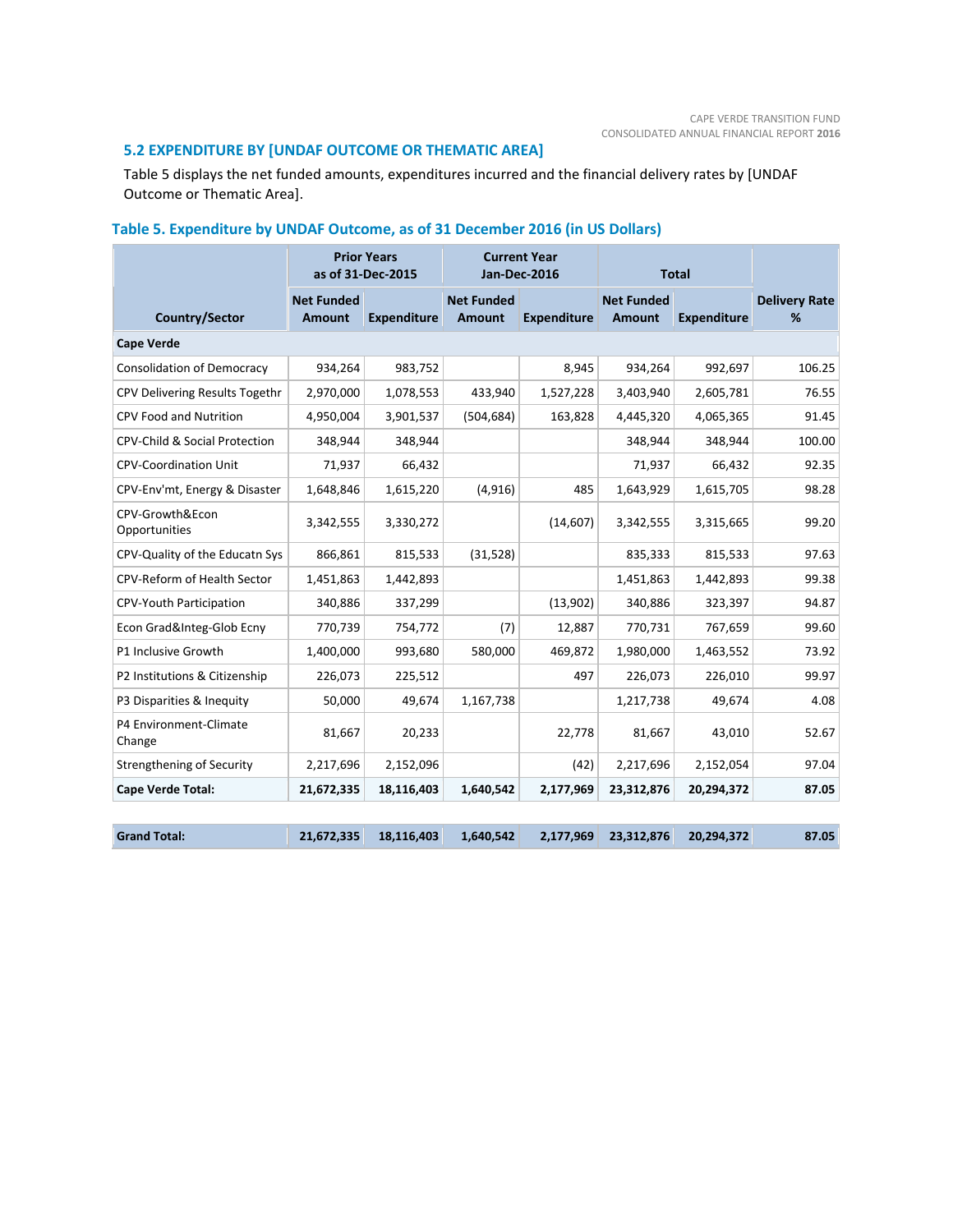#### **5.4 EXPENDITURE REPORTED BY CATEGORY**

Project expenditures are incurred and monitored by each Participating Organization and are reported as per the agreed categories for inter-agency harmonized reporting. In 2006 the UN Development Group (UNDG) established six categories against which UN entities must report inter-agency project expenditures. Effective 1 January 2012, the UN Chief Executive Board (CEB) modified these categories as a result of IPSAS adoption to comprise eight categories. All expenditure incurred prior to 1 January 2012 have been reported in the old categories; post 1 January 2012 all expenditure are reported in the new eight categories. The old and new categories are noted to the right.

Table 6 reflects expenditure reported in the UNDG expense categories. Where the Fund has been operational pre and post 1 January 2012, the expenditures are reported using both categories. Where a Fund became operational post 1 January 2012, only the new categories are used.

#### **2012 CEB Expense Categories**

- 1. Staff and personnel costs
- 2. Supplies, commodities and materials
- 3. Equipment, vehicles, furniture and depreciation
- 4. Contractual services
- 5. Travel
- 6. Transfers and grants
- 7. General operating expenses
- 8. Indirect costs

\_\_\_\_\_\_\_\_\_\_\_\_\_\_\_\_\_\_\_\_\_\_

#### **2006 UNDG Expense Categories**

- 1. Supplies, commodities, equipment & transport
- 2. Personnel
- 3. Training counterparts
- 4. Contracts
- 5. Other direct costs
- 6. Indirect costs

#### **Table 6. Expenditure by UNDG Budget Category, as of 31 December 2016 (in US Dollars)**

|                                                      | <b>Expenditure</b>                      |                                            |              |                                                     |
|------------------------------------------------------|-----------------------------------------|--------------------------------------------|--------------|-----------------------------------------------------|
| Category                                             | <b>Prior Years</b><br>as of 31-Dec-2015 | <b>Current Year</b><br><b>Jan-Dec-2016</b> | <b>Total</b> | <b>Percentage of Total</b><br><b>Programme Cost</b> |
| Supplies, Commodities, Equipment and Transport (Old) | 2,338,383                               |                                            | 2,338,383    | 12.36                                               |
| Personnel (Old)                                      | 3,665,811                               |                                            | 3,665,811    | 19.37                                               |
| Training of Counterparts(Old)                        | 1,023,143                               |                                            | 1,023,143    | 5.41                                                |
| Contracts (Old)                                      | 2,336,016                               |                                            | 2,336,016    | 12.34                                               |
| Other direct costs (Old)                             | 573,476                                 |                                            | 573,476      | 3.03                                                |
| Staff & Personnel Cost (New)                         | 2,227,494                               | 264,235                                    | 2,491,729    | 13.17                                               |
| Suppl, Comm, Materials (New)                         | 423,885                                 | 264,713                                    | 688,598      | 3.64                                                |
| Equip, Veh, Furn, Depn (New)                         | 262,834                                 | 20,764                                     | 283,598      | 1.50                                                |
| Contractual Services (New)                           | 990,382                                 | 446,455                                    | 1,436,837    | 7.59                                                |
| Travel (New)                                         | 872,041                                 | 410,704                                    | 1,282,745    | 6.78                                                |
| Transfers and Grants (New)                           | 687,304                                 | 100,619                                    | 787,923      | 4.16                                                |
| <b>General Operating (New)</b>                       | 1,464,446                               | 550,808                                    | 2,015,254    | 10.65                                               |
| <b>Programme Costs Total</b>                         | 16,865,215                              | 2,058,298                                  | 18,923,513   | 100.00                                              |
| <sup>1</sup> Indirect Support Costs Total            | 1,251,188                               | 119,671                                    | 1,370,858    | 7.24                                                |
| <b>Total</b>                                         | 18,116,403                              | 2,177,969                                  | 20,294,372   |                                                     |

**1 Indirect Support Costs** charged by Participating Organization, based on their financial regulations, can be deducted upfront or at a later stage during implementation. The percentage may therefore appear to exceed the 7% agreed-upon for on-going projects. Once projects are financially closed, this number is not to exceed 7%.